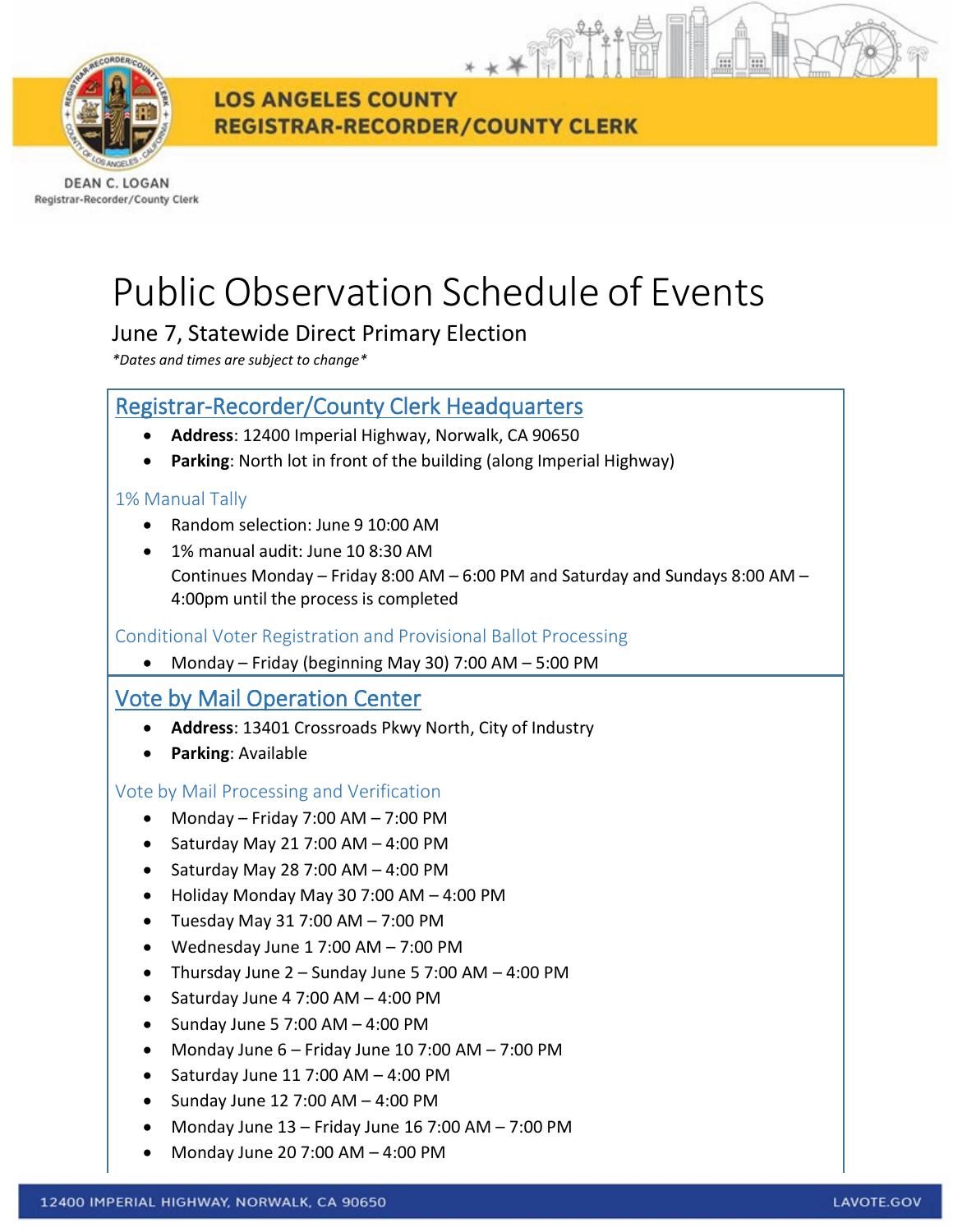# Tally Operation Center

- **Address:** 9150 Imperial Highway, Downey, CA 90242
- **Parking:** North lot in front of the building (along Imperial Highway) and on Ardis Avenue & Dalen Street

#### Logic and Accuracy Testing

• May 13: 10:00 AM – 4:00 PM\* \*Testing may finish before the listed end time